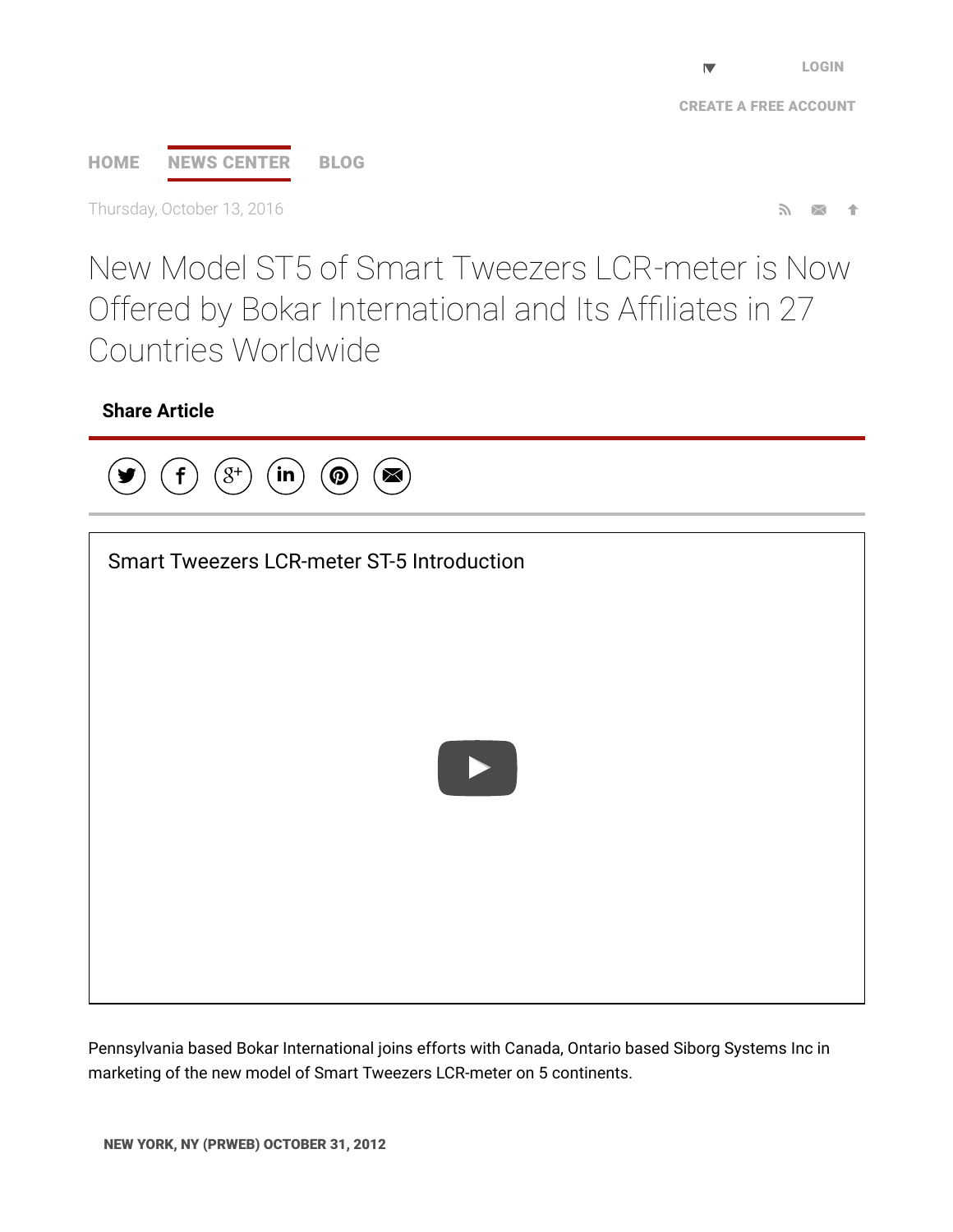Ontario based Siborg Systems Inc, and Pennsylvania based Bokar [International](http://www.prweb.net/Redirect.aspx?id=aHR0cDovL3d3dy5zbXQtdG9vbC5jb20v) have reached an Agreement to join their efforts to market a new model ST5 of Smart Tweezers [LCR-meter](http://www.prweb.net/Redirect.aspx?id=aHR0cDovL3d3dy5zbWFydHR3ZWV6ZXJzLnVz) in USA, Canada and 25 other countries on 5 continents.

Bokar International produces and sells an innovative type of SMT (Surface Mount Technology) Rework, Repair and Assembly tools and equipment. Bokar has developed a complete line of such equipment and accessories, and is developing several new, more sophisticated machines.

Smart Tweezers™ [LCR-meter](http://www.prweb.net/Redirect.aspx?id=aHR0cDovL3d3dy5zaWJvcmcuY29t) is a leading professional tool for electronic testing in Surface Mount Technology (SMT). The new model ST5 is about 6 times more accurate (basic accuracy of 0.2%), designated ESR measurements, diode and continuity test and component sorting.

"From the very ∱rst look at Smart Tweezers it was clearly a perfect match to our line of products," says Czeslaw Ruszowski, CEO at Bokar International, "We manufacture equipment for production, rework and repair of Printed Circuit Boards (PCB) densely packed with SMT components, as small as 0.3 mm. It makes debugging of a faulty PCB virtually impossible with the use of conventional LCR-meters. Smart Tweezers™ light-weight design integrating high-precision SMT probes, accurate digital LCR-meter and an LCD display makes it easily usable by just one hand leaving the other free for taking notes or holding other tools."

Smart Tweezers™ is used for quick SMD component identification. They allow to access and inspect values of all types of passive SMD and through-hole devices. They measure capacitance, inductance and resistance fast and with high precision. Besides they measure secondary parameters such as ESR of a capacitor acting as a digital ESR Meter or a parasitic resistance of an inductance.

Smart Tweezers™ LCR-meter has become an industry proven tool and it is indispensable for SMT component sorting, on-board impedance testing and PCB debugging. Latest news are available in Smart Tweezers™ Blog. Bokar [International](http://www.prweb.net/Redirect.aspx?id=aHR0cDovL3d3dy5zbWFydHR3ZWV6ZXJzLnVzL2Jsb2cv) currently offers Introductory Sale Price for Smart Tweezers™ ST5.

#### About Siborg Systems Inc:

Established in 1994, Siborg [Systems](http://www.prweb.net/Redirect.aspx?id=aHR0cDovL3d3dy5zbWFydHR3ZWV6ZXJzLmNh) Inc. is a source of engineering software and hardware tools for semiconductor and electronics industry. Located in the city of Waterloo, Ontario, Canada, it enjoys being part of the local world-renowned high-tech community.

### About Bokar International:

Bokar International produces and sells an innovative type of SMT (Surface Mount Technology) Rework, Repair and Assembly tools and equipment. Every company manufacturing, servicing, developing or teaching modern electronics uses this type of equipment. Bokar has developed a full line of such equipment and accessories, and is developing several new, more sophisticated models. The summary of products:

Innovative X-KAR Brand SMT Rework and Assembly Equipment listed by categories on the next two pages.

2. Zero Charge ESD Protection Equipment and Materials Brand, which offers carefully selected items for cost effective protection of electronics in manufacturing, service and applications environments. Fume Extraction Products-XTRACTORS Brand

For more information please contact: Bokar International, Phone: 570 842-4725 Fax: 570 842-4290, czes(at)bokar(dot)com

Share article on socal media or email:

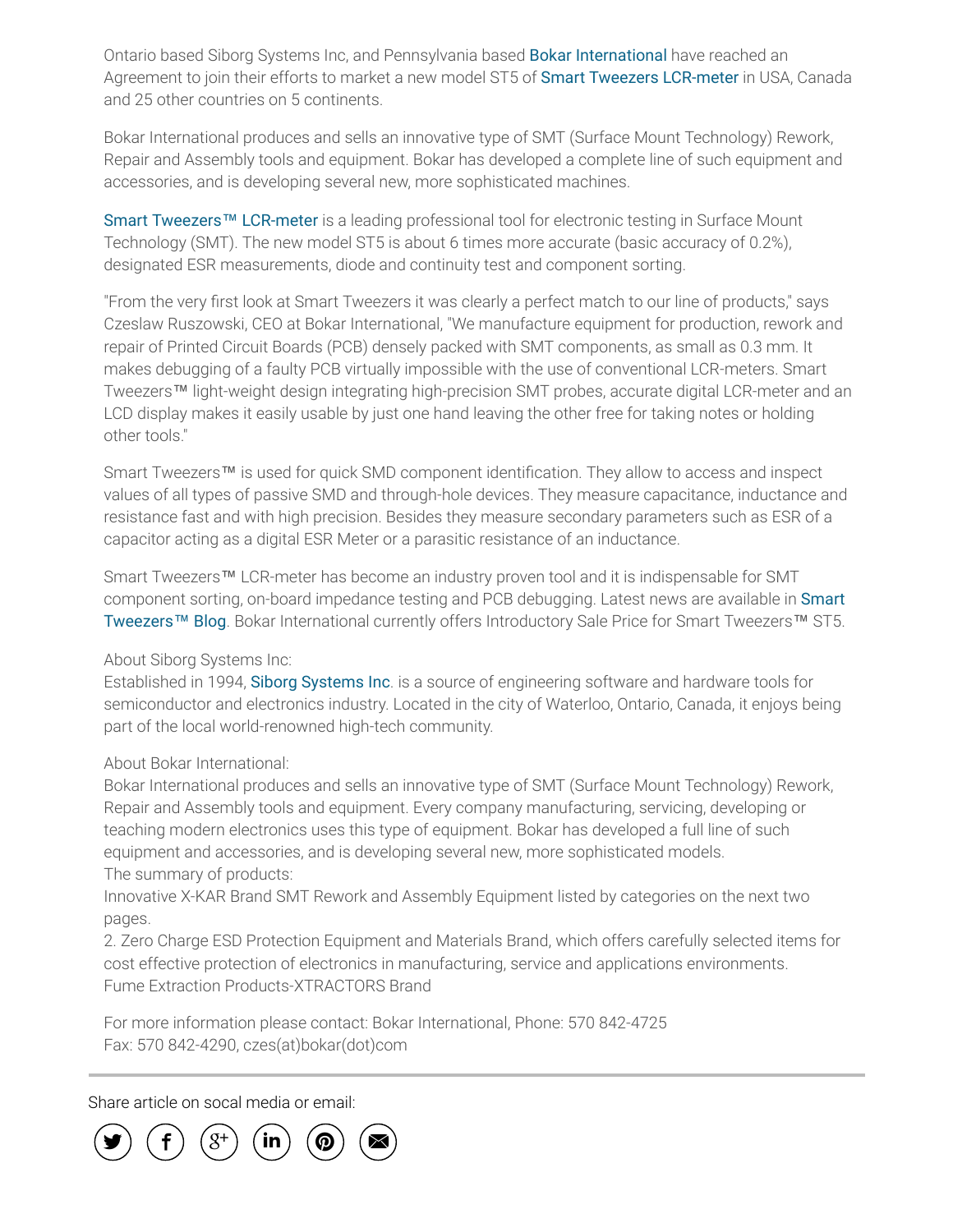

Smart Tweezers LCR-meter simpli∱es PCB debugging

Smart Tweezers<sup>™</sup> light-weight design integrating SMT probes, digital LCRmeter and LCD display makes it easily usable by one hand leaving the other free for taking notes or holding other tools.

### Contact Author

#### MICHAEL OBRECHT

Siborg [Systems](http://www.prweb.net/Redirect.aspx?id=aHR0cDovL3d3dy5zbWFydHR3ZWV6ZXJzLnVz) Inc. 519-888-9906 [Email](http://www.prweb.com/EmailContact.aspx?prid=10072072) > Follow us on

 $\mathbf f$ 

VISIT [WEBSITE](http://www.prweb.net/Redirect.aspx?id=aHR0cDovL3d3dy5zbWFydHR3ZWV6ZXJzLnVz)

Media